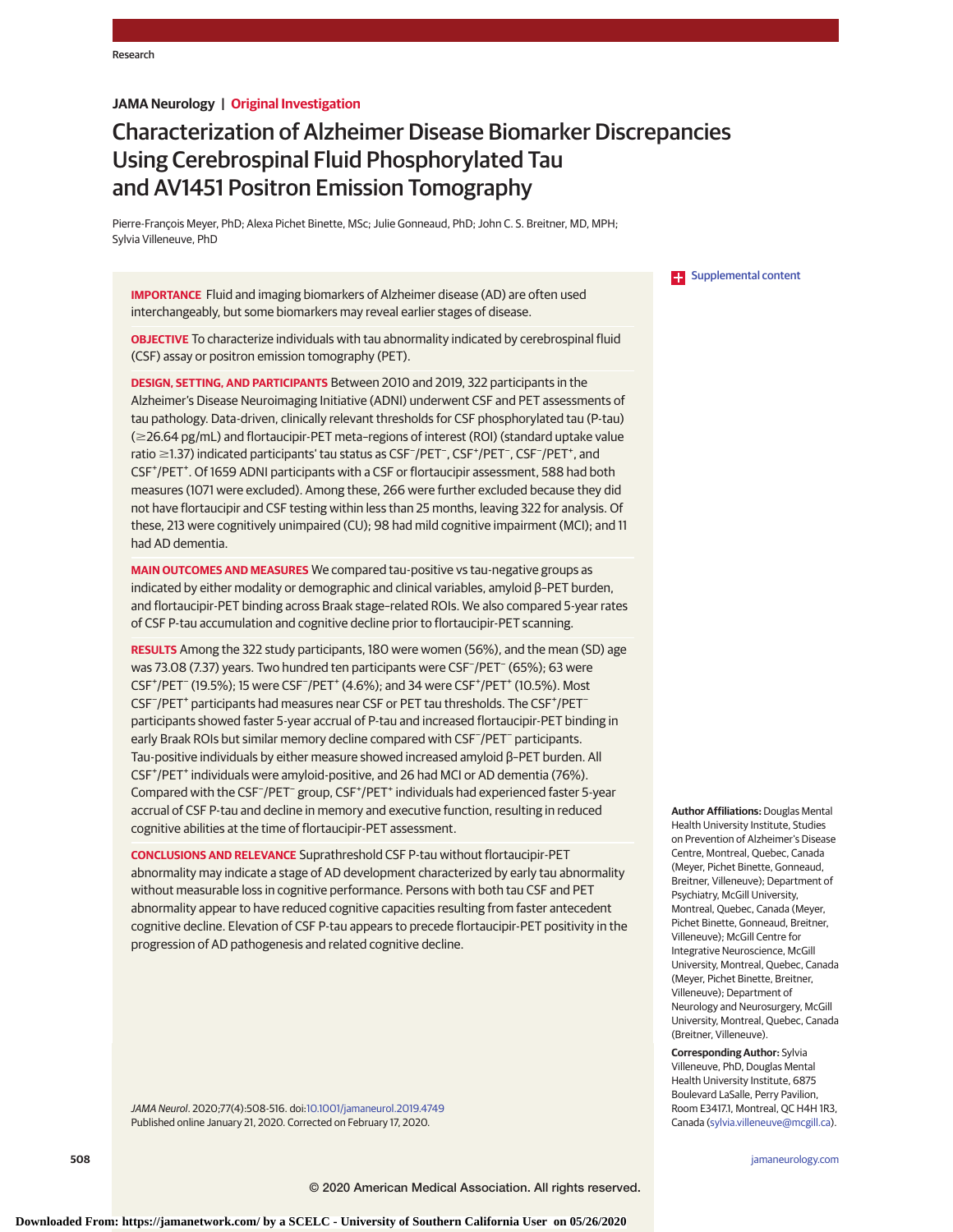lzheimer disease (AD) includes a decades-long period of pathologic changes leading to dementia onset.<sup>1,2</sup> To improve and rationalize the early detection of disease, the AD community is considering a biology-based disease classification relying principally on evidence of characteristic AD amyloid-β (Aβ) and tau pathologies.<sup>3</sup> Such evidence can come from analysis of cerebrospinal fluid (CSF) or positron emission tomography (PET). Because thesemodalities are not typically available simultaneously, their results are often used interchangeably. However, CSF and PET indicators of Aβ pathology appear to provide overlapping, but not identical, information.<sup>4,5</sup> Thus, some have suggested that CSF Aβ abnormality may precede Aβ-PET positivity.<sup>6</sup> Discordance of these 2 biomarker measures may therefore indicate different stages of disease progression.

Fluorine 18–labeled [18F] flortaucipir (AV1451) is a novel PET tracer that binds to the paired helical filaments of tau in neurofibrillary tangles (NFTs).<sup>7</sup> This tracer shows good correlation with CSF tau<sup>8,9</sup> and provides similar accuracy for AD diagnosis but may reveal different aspects of progressive tau pathology.10,11 We therefore investigated whether discordant assessments of CSF and PET tau status denoted different stages of AD pathogenesis. Based on the comparison of fluid and imaging biomarkers of Aβ pathology, we hypothesized that abnormality in CSF tau alone would denote a stage of disease intermediate between concordant-negative and concordantpositive CSF/PET tau status.

## Methods

## **Participants**

We downloaded Alzheimer's Disease Neuroimaging Initiative (ADNI) data from <http://adni.loni.usc.edu> in August 2019. The ADNI was launched in 2003 as a public-private partnership led by principal investigator Michael Weiner, MD. Its primary goal has been to test whether serial magnetic resonance imaging, PET, and various clinical, biologic, and neuropsychological markers can be combined to measure progression of mild cognitive impairment (MCI) and early AD dementia. Each ADNI study site received approval from its institutional ethical standards committee on human experimentation. Written informed consent was obtained from all research participants and from collateral informants when applicable. All research complied with ethical principles of the Declaration of Helsinki. Some 588 ADNI participants had at least 1 CSF assessment and 1 flortaucipir scan. Among these, 322 participants (213 cognitively unimpaired [CU], 98 with MCI, and 11 with AD dementia at time of flortaucipir-PET) had both assessments within a 25-month interval and are considered here.

#### PET Image Processing

Amyloid-β (florbetapir, or [18F]AV45; florbetaben, or FBB) and tau (flortaucipir; [18F]AV1451) data were downloaded from the ADNI website in their most fully preprocessed format (series description: ADNI-1 scans N3 and ADNI-GO/2 scans N3). These Aβ-PET and tau-PET data had been preprocessed using the ADNI pipeline. Briefly, each participant's magnetic reso**Key Points**

**Question** Do cerebrospinal fluid (CSF) and positron emission tomography (PET) measures provide different information about Alzheimer disease–related tau pathology?

**Findings** In this cohort study using the Alzheimer's Disease Neuroimaging Initiative (ADNI) dataset, one-third of participants had abnormal CSF tau or were tau positive on both CSF assay and PET, while tau-PET positivity alone was relatively rare. Individuals whose CSF was tau positive had a history of accelerated CSF tau accrual, but only persons with tau-PET abnormality showed a similar significant decline in cognition.

**Meaning** Cerebrospinal fluid tau abnormality may be detected earlier in the AD pathogenetic process than flortaucipir-PET positivity and may occur before measurable cognitive decline.

nance imaging T1-weighted magnetization-prepared rapid acquisition gradient echo image from the nearest available visit was segmented and parcellated with FreeSurfer, version 5.3.0 (Martinos Center for Biomedical Imaging) to define regions of interest (ROIs) in native space. The PET images were then coregistered to the corresponding magnetization-prepared rapid acquisition gradient echo using SPM, version 5 (the FIL Methods Group). The intensity-normalized standard uptake value ratio (SUVR) value for each ROI was obtained by dividing tracer uptake in these regions by the value in a predefined reference region (whole cerebellum for florbetapir-PET and FBB-PET; inferior cerebellum gray matter for flortaucipir-PET). Composite SUVRs were obtained calculating volume-weighted means of groups of FreeSurfer-defined regions (eg, global neocortical SUVR for florbetapir-PET or FBB-PET<sup>12</sup> and flortaucipir-PET Braak stage-specific ROIs).<sup>13,14</sup> Florbetapir-PET and FBB-PET results were considered positive if global SUVRs were at least 1.11 or at least 1.08, as recommended by ADNI.<sup>12,15</sup> For flortaucipir-PET, we considered tracer binding in a weighted composite (metaROI) of regions including bilateral entorhinal, amygdala, fusiform, inferior, andmiddle temporal cortices that was shown to be AD specific (eMethods in the [Supplement\)](https://jamanetwork.com/journals/jama/fullarticle/10.1001/jamaneurol.2019.4749?utm_campaign=articlePDF%26utm_medium=articlePDFlink%26utm_source=articlePDF%26utm_content=jamaneurol.2019.4749).<sup>16</sup> Receiver operating curve analyses in an independent sample then identified the threshold for flortaucipir positivity as the SUVR that most efficiently (maximum percentage correct classification) differentiated 96 Aβ<sup>-</sup> CU individuals from 19 Aβ<sup>+</sup> ADNI participants with late-stage MCI ( $n = 8$ ) or AD ( $n = 11$ ). All these had Aβ-PET data but lacked CSF and flortaucipir-PET assessments within 25 months. To improve precision of this threshold estimate, we considered data from some participants having multiple scans, thereby yielding 104 data points for Aβ−CU individuals and 24 data points for Aβ+ participants with MCI/AD. The resulting flortaucipir-PET metaROI SUVR cutoff of at least 1.37 yielded 71% sensitivity and 98% specificity with 93% efficiency (eFigure 2A in the [Supplement\)](https://jamanetwork.com/journals/jama/fullarticle/10.1001/jamaneurol.2019.4749?utm_campaign=articlePDF%26utm_medium=articlePDFlink%26utm_source=articlePDF%26utm_content=jamaneurol.2019.4749). This and our main analyses considered data without partial volume correction.

Partial volume correction flortaucipir-PET data gave higher SUVR values (eFigure 1 in the [Supplement\)](https://jamanetwork.com/journals/jama/fullarticle/10.1001/jamaneurol.2019.4749?utm_campaign=articlePDF%26utm_medium=articlePDFlink%26utm_source=articlePDF%26utm_content=jamaneurol.2019.4749) and a correspondingly higher positivity threshold (eFigure 2B in the [Supple](https://jamanetwork.com/journals/jama/fullarticle/10.1001/jamaneurol.2019.4749?utm_campaign=articlePDF%26utm_medium=articlePDFlink%26utm_source=articlePDF%26utm_content=jamaneurol.2019.4749)[ment\)](https://jamanetwork.com/journals/jama/fullarticle/10.1001/jamaneurol.2019.4749?utm_campaign=articlePDF%26utm_medium=articlePDFlink%26utm_source=articlePDF%26utm_content=jamaneurol.2019.4749). Nonetheless, the corrected data yielded a similar tau*-*PET categorization because only 8 people were categorized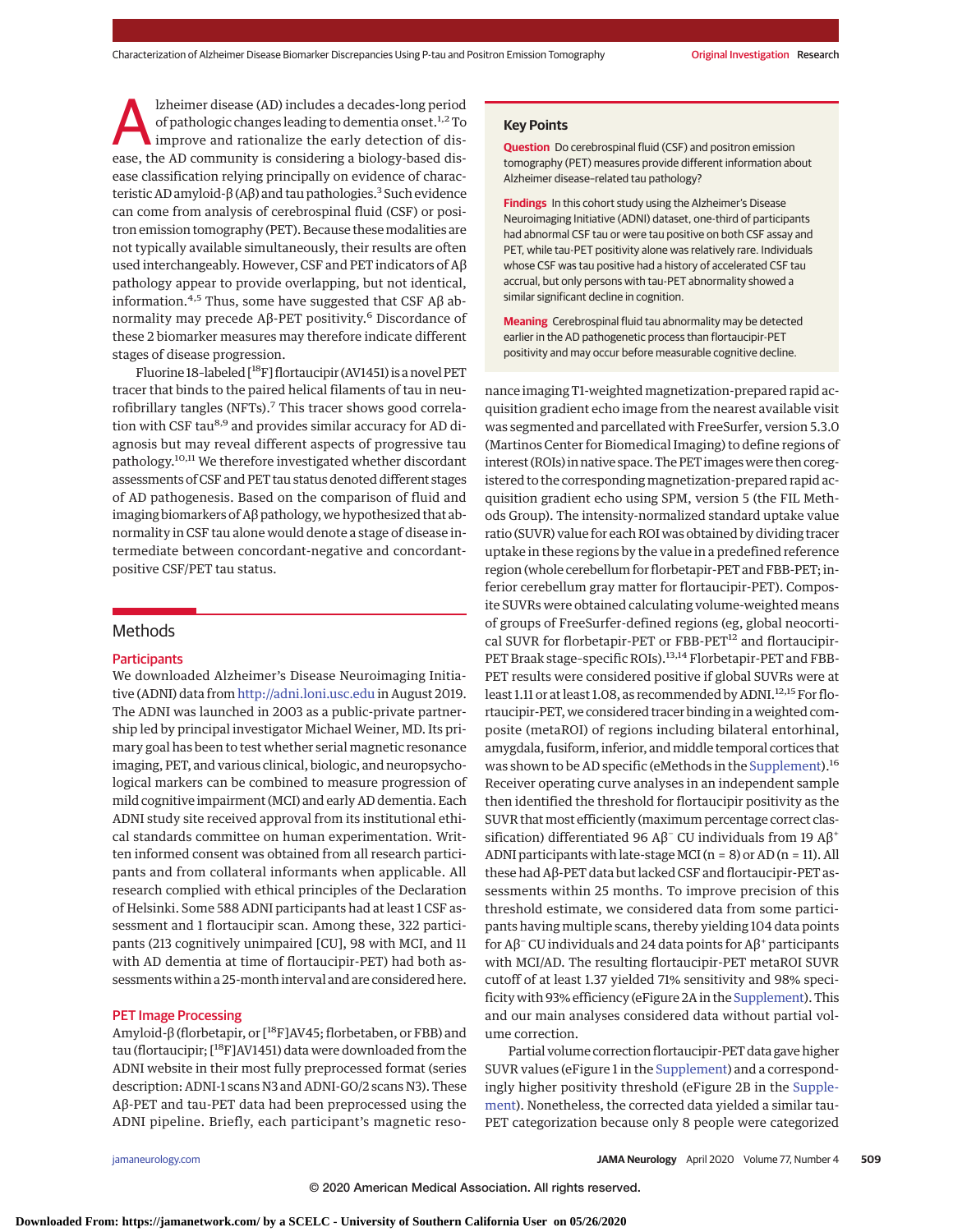differently (eFigure 3 in the [Supplement\)](https://jamanetwork.com/journals/jama/fullarticle/10.1001/jamaneurol.2019.4749?utm_campaign=articlePDF%26utm_medium=articlePDFlink%26utm_source=articlePDF%26utm_content=jamaneurol.2019.4749). Uncorrected SU-VRs for these 8 were close to the original threshold. To assure that our results were not influenced unduly by these participants' results, we repeated our analyses after removing persons within 5% of the CSF or PET thresholds. The essentially unchanged results appear in eFigures 4 and 5 in the [Supple](https://jamanetwork.com/journals/jama/fullarticle/10.1001/jamaneurol.2019.4749?utm_campaign=articlePDF%26utm_medium=articlePDFlink%26utm_source=articlePDF%26utm_content=jamaneurol.2019.4749)[ment.](https://jamanetwork.com/journals/jama/fullarticle/10.1001/jamaneurol.2019.4749?utm_campaign=articlePDF%26utm_medium=articlePDFlink%26utm_source=articlePDF%26utm_content=jamaneurol.2019.4749)

#### CSF Measurements

Lumbar punctures (LPs) were performed as described in the ADNI procedures manual [\(http://www.adni-info.org/\)](http://www.adni-info.org/). Cerebrospinal fluid samples were frozen within 1 hour after collection and shipped overnight on dry ice to the ADNI Biomarker Core laboratory. Aliquots of 500 μL were stored in polypropylene tubes at −80°C. Cerebrospinal fluid concentrations of A $β1-42$ , <sup>181</sup>P-tau and total tau (t-tau) were measured using Elecsys immunoassays on a Cobas e601 analyzer, version 05.02, as described.<sup>17</sup>

Because 2 participants lacked an Aβ-PET scan, their Aβ status was determined using a CSF Aβ1-42 cutoff of 1098 pg/mL, as described previously.<sup>18</sup> For CSF tau status, we used 181Ptau*,* which is thought generally to reflect tau pathology (t-tau being considered a more general marker of neurodegeneration).<sup>3</sup> However, the 2 markers were highly correlated in this sample ( $R^2$  = 0.96; eFigure 6 in the [Supple](https://jamanetwork.com/journals/jama/fullarticle/10.1001/jamaneurol.2019.4749?utm_campaign=articlePDF%26utm_medium=articlePDFlink%26utm_source=articlePDF%26utm_content=jamaneurol.2019.4749)[ment\)](https://jamanetwork.com/journals/jama/fullarticle/10.1001/jamaneurol.2019.4749?utm_campaign=articlePDF%26utm_medium=articlePDFlink%26utm_source=articlePDF%26utm_content=jamaneurol.2019.4749), and results were similar using t-tau to assess CSF tau positivity (data not shown). There is currently no established clinical threshold for Elecsys assessment of <sup>181</sup>P-tau. As with flortaucipir-PET, in an independent set of 330 ADNI participants (419 data points) having at least 1 LP and a concurrent florbetapir-PET scan, receiver operating curve analyses indicated a threshold of 26.64 pg/mL that best distinguished Aβnegative CU individuals (158 persons; 224 data points) from Aβ<sup>+</sup> patients with AD (172 persons; 193 data points) with 76% sensitivity, 86% specificity, and 81% efficiency (eFigure 2C in the [Supplement\)](https://jamanetwork.com/journals/jama/fullarticle/10.1001/jamaneurol.2019.4749?utm_campaign=articlePDF%26utm_medium=articlePDFlink%26utm_source=articlePDF%26utm_content=jamaneurol.2019.4749). Again, this independent sample lacked availability of flortaucipir and CSF tau assessments within a 25 month interval. Similarly to A $\beta$  biomarkers, CSF was more sensitive for detection of AD, and PET was more specific.<sup>19</sup> While these observations likely reflect intrinsic differences between biomarker modalities, we obtained nearly identical results when forcing the PET threshold to achieve sensitivity comparable with the CSF threshold (eFigure 7 in the [Supple](https://jamanetwork.com/journals/jama/fullarticle/10.1001/jamaneurol.2019.4749?utm_campaign=articlePDF%26utm_medium=articlePDFlink%26utm_source=articlePDF%26utm_content=jamaneurol.2019.4749)[ment\)](https://jamanetwork.com/journals/jama/fullarticle/10.1001/jamaneurol.2019.4749?utm_campaign=articlePDF%26utm_medium=articlePDFlink%26utm_source=articlePDF%26utm_content=jamaneurol.2019.4749).

#### Cognitive Evaluation

All ADNI participants received detailed cognitive evaluations. We obtained composite scores reflecting memory and executive functions, as described previously, <sup>20,21</sup> for the LP visit and all available data in the preceding 5 years.

#### Statistical Analyses

Using described cutoffs for CSF P-tau and flortaucipir-PET, we classified the 322 ADNI participants as positive or negative on each modality. This resulted in 4 subgroups: CSF<sup>-</sup>/PET<sup>-</sup> (concordant tau negative), CSF+/PET− (discordant CSF taupositive only), CSF<sup>-</sup>/PET<sup>+</sup> (discordant tau-PET positive only), and CSF<sup>+</sup>/PET<sup>+</sup> (concordant tau positive).

Using Fisher exact or Kruskal-Wallis tests, and applying post hoc Mann-Whitney *U* tests where appropriate, we compared group demographic variables (age, sex, education in years, and *APOE* ε4 carrier status) and cognitive performance (memory and executive function composite scores) at the LP visit. We also investigated CSF/PET tau groups' relation to florbetapir-PET or FBB-PET tracer binding, as well as flortaucipir uptake in Braak stage ROIs, using general linear models adjusted for participant age, sex, education (years), and delay between PET and CSF assessments.

Finally, in a retrospective analysis, we compared the 4 categories' rates of CSF P-tau accumulation and cognitive change in the 60 months preceding their flortaucipir-PET assessment. Participants having at least 2measures (97 with CSF; 105 with cognition; available data at each time are listed in the eTable in the [Supplement\)](https://jamanetwork.com/journals/jama/fullarticle/10.1001/jamaneurol.2019.4749?utm_campaign=articlePDF%26utm_medium=articlePDFlink%26utm_source=articlePDF%26utm_content=jamaneurol.2019.4749) were included in a linear mixedeffects analysis with random slope and intercept where the time by CSF/PET group interaction predicted change in the specified outcomes (CSF P-tau, memory, and executive function). To achieve consistency across participants, we considered the visit label (in months) as the time unit and anchored the PET visit as zero, thus attributing negative time values to retrospective data. These models were adjusted for participant age at PET, sex, *APOE* ε4 carrier status, education (years), cognitive performance at PET, and delay between PET and CSF assessments. Results using exact time instead of visit labelwere identical.

All analyses used Matlab, R2019a (MathWorks Inc). Twosided *P* values of .05 or less were considered statistically significant.

## Results

#### Demographic Characteristics

We considered 322 participants (mean [SD] age, 73.08 [7.37] years) of whom 180 were women (56%). Other demographics are summarized in the Table. Two hundred ten participants were classified as CSF<sup>-</sup>/PET<sup>-</sup> (65%); 63 as CSF<sup>+</sup>/PET<sup>-</sup> (19.5%); 15 as CSF<sup>-</sup>/PET<sup>+</sup> (4.6%); and 34 as CSF<sup>+</sup>/PET<sup>+</sup> (10.5%). Despite its small size, we included the interesting CSF−/PET+ group in our analyses. However, exclusion of persons within 5% of tau CSF and PET thresholds, or whose CSF and PET assessments occurred at different visits, reduced the size of the CSF<sup>-</sup>/PET<sup>+</sup> group to only 8 and 9 individuals, respectively, further emphasizing the rarity of this group. All groups had similar age and sex ratios but differed by degree of education (Table). All tau-positive groups had a higher frequency of ε4 carriage than the CSF<sup>-</sup>/PET<sup>-</sup> group. Among  $CSF<sup>+</sup>$  persons, the PET<sup>+</sup> group also had a higher frequency of ε4 carriage.

#### Biomarker and Cognitive Characteristics

Overall, there was good linear association between CSF P-tau and metaROI flortaucipir-PET uptake  $(R^2 = 0.26, P < .001;$ Figure 1). In keeping with their increased *APOE* ε4 allele frequency (Figure 2A), individuals who were tau positive on either measure had a larger proportion of <sup>Aβ+</sup> individuals (Figure 2C)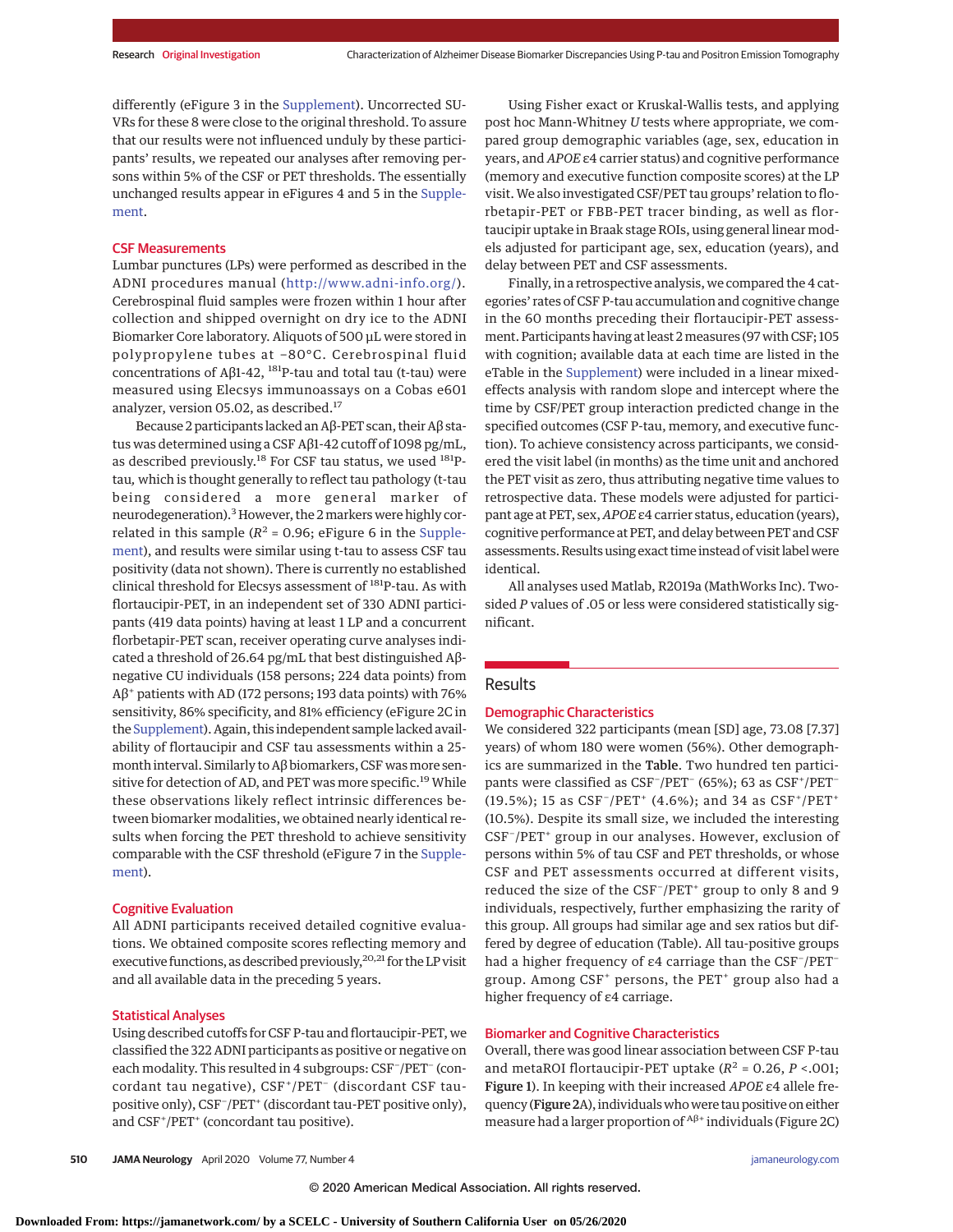| Table. Sample Characteristics          |                        |                                    |                                    |                                    |                          |
|----------------------------------------|------------------------|------------------------------------|------------------------------------|------------------------------------|--------------------------|
|                                        | Mean (SD)              |                                    |                                    |                                    |                          |
| Characteristic                         | $CSF^-/PET^-$          | CSF <sup>+</sup> /PET <sup>-</sup> | CSF <sup>-</sup> /PET <sup>+</sup> | CSF <sup>+</sup> /PET <sup>+</sup> | P Value                  |
| No.                                    | 210                    | 63                                 | 15                                 | 34                                 | <b>NA</b>                |
| Age, y                                 | 72.33 (7.06)           | 75.30 (7.58)                       | 72.27 (7.34)                       | 73.97<br>(8.30)                    | .04 <sup>a</sup>         |
| Female, No. (%)                        | 118 (56)               | 35(56)                             | 6(40)                              | 21(63)                             | .58                      |
| <b>Diagnosis</b>                       |                        |                                    |                                    |                                    |                          |
| <b>CU</b>                              | 151                    | 49                                 | 6                                  | 8                                  | <.001 <sup>b,c,d,e</sup> |
| <b>MCI</b>                             | 58                     | 13                                 | 8                                  | 19                                 |                          |
| AD                                     | $\overline{2}$         | $\mathbf{1}$                       | $\mathbf{1}$                       | $\overline{7}$                     |                          |
| Education, y                           | 16.81 (2.33)           | 16.21 (2.39)                       | 17.87 (1.69)                       | 15.53<br>(2.60)                    | .004 <sup>c,d,f</sup>    |
| APOE ε4 carriers, No. (%)              | 58 (27)                | 28 (44)                            | 10(67)                             | 23(68)                             | < 0.01a,b,c,e            |
| Memory composite                       | 0.93(0.62)             | 0.79(0.64)                         | 0.22(0.89)                         | $-0.17$<br>(1.00)                  | <.001 <sup>b,c,d,e</sup> |
| <b>Executive function</b><br>composite | 1.08(0.82)             | 0.95(0.86)                         | 0.51(1.07)                         | $-0.29$<br>(1.02)                  | $< 0.01^{\rm b,c,e,f}$   |
| CSF to PET, median (range),<br>mo      | 0.71(0.00 to<br>24.61) | 0.68(0.00 to<br>24.39)             | 0.39(0.00 to<br>22.58)             | 1.23(0.00)<br>to 24.90)            | .82                      |

Figure 1. Classification of Alzheimer's Disease Neuroimaging Initiative (ADNI) Participants in Tau Cerebrospinal Fluid/Positron Emission Tomography (CSF/PET) Groups



We classified ADNI participants into tau CSF/PET categories based on their CSF phosphorylated tau (P-tau; positivity ≥26.64 pg/mL) and meta-regions of interest (meta-ROI) flortaucipir-PET binding (standard uptake value ratio [SUVR] threshold  $\geq$ 1.37) measures. Color code represents the tau CSF/PET groups and shape indicates clinical diagnosis. Dotted lines delineate a 5% interval around tau CSF/PET thresholds. Faded dots indicate participants who would fall within this interval. CU indicates cognitively unimpaired; MCI, mild cognitive impairment; AD, Alzheimer disease.

and, consequently, increased cortical Aβ-PET binding as compared with CSF<sup>−</sup> /PET<sup>−</sup> participants (Figure 2D). As expected, flortaucipir-PET<sup>+</sup> participants had increased tracer uptake across Braak stage I through VI ROIs. The CSF<sup>+</sup>/PET<sup>-</sup> group also had increased flortaucipir-PET SUVR values in Braak stage ROIs I through IV when compared with the CSF− /PET− group (eFigure 5A in the [Supplement\)](https://jamanetwork.com/journals/jama/fullarticle/10.1001/jamaneurol.2019.4749?utm_campaign=articlePDF%26utm_medium=articlePDFlink%26utm_source=articlePDF%26utm_content=jamaneurol.2019.4749).

The frequency of cognitive impairment differed among groups (Figure 2B). Sixty CSF− /PET−participants (29%) had cognitive impairment, while this was true of 14 CSF+/PET<sup>-</sup> parAbbreviations: AD, Alzheimer disease; CSF, cerebrospinal fluid; MCI, mild cognitive impairment; PET, positron emission tomography.

```
<sup>a</sup> CSF<sup>-</sup>/PET<sup>-</sup> vs CSF<sup>+</sup>/PET<sup>-</sup>; P < .05.
<sup>b</sup> CSF<sup>-</sup>/PET<sup>-</sup> vs CSF<sup>-</sup>/PET<sup>+</sup>; P < .05.
```
<sup>c</sup> CSF<sup>-</sup>/PET<sup>-</sup> vs CSF<sup>+</sup>/PET<sup>+</sup>; P < .05. <sup>d</sup> CSF<sup>+</sup>/PET<sup>-</sup> vs CSF<sup>-</sup>/PET<sup>+</sup>; P < .05.

e CSF<sup>+</sup>/PET<sup>-</sup> vs CSF<sup>+</sup>/PET<sup>+</sup>; P < .05.

f CSF<sup>-</sup>/PET<sup>+</sup> vs CSF<sup>+</sup>/PET<sup>+</sup>; P < .05.

ticipants (22%), 9 CSF<sup>-</sup>/PET<sup>+</sup> participants (60%), and 26 CSF<sup>+</sup>/ PET<sup>+</sup> participants (76%). As expected, therefore, CSF<sup>-</sup>/PET<sup>-</sup> and CSF<sup>+</sup>/PET<sup>-</sup> groups had comparable memory and executive function (Figure 2E and F), while the CSF<sup>-</sup>/PET<sup>+</sup> and CSF<sup>+</sup>/ PET<sup>+</sup> groups performed worse than PET<sup>-</sup> participants on memory and executive function.

## Retrospective Analyses of Pathologic and Symptomatic Progression

To investigate further whether tau CSF/PET categories indicated distinct states of AD pathological progression, we inquired whether these groups had divergent antecedent biomarker and cognitive trajectories. Linear mixed-effects analyses suggested that the CSF<sup>+</sup>/PET<sup>-</sup> and CSF<sup>+</sup>/PET<sup>+</sup> groups had faster accrual of CSF P-tau than the CSF<sup>-</sup>/PET<sup>-</sup> group (CSF<sup>+</sup>/ PET<sup>−</sup> time-by-group interaction β [SE], 0.06 [0.03] pg/mL/ mo; *P* = .02; CSF<sup>+</sup> /PET<sup>+</sup> time-by-group interaction β [SE], 0.11 [0.03]  $pg/mL/mo; P < .001;$  **Figure 3**A). A notable finding of this analysis was the difference in estimated model intercepts, (CSF<sup>+</sup> /PET<sup>−</sup> β [SE], 17.65 [2.82]; *P* < .001; CSF<sup>+</sup> /PET<sup>+</sup> β [SE], 29.45 [3.33]; *P* < .001; Figure 3B), suggesting that P-tau accumulation had likely begun earlier than the 5-year window considered here. Model intercepts and slope were indistinguishable among CSF<sup>−</sup> groups.

Flortaucipir-PET<sup>+</sup> groups had faster memory decline than the CSF<sup>−</sup> /PET<sup>−</sup> group (Figure 3C and D). This finding was robust across the PET<sup>+</sup> groups (CSF<sup>-</sup>/PET<sup>+</sup> time-by-group interaction β[SE], -0.009 [0.004] standard units/mo; P = .04; CSF<sup>+</sup>/ PET<sup>+</sup> time-by-group interaction β [SE], -0.009 [0.003] standard units/mo;  $P = .002$ ), while it appeared less certain for the CSF<sup>+</sup>/ PET<sup>-</sup> group (time-by-group interaction β [SE], -0.004 [0.003] standard units/mo;  $P = .10$ ). The  $CSF<sup>+</sup>/PET<sup>+</sup>$  group also had a lower estimate of intercept (β [SE], −1.23 [0.22]; *P* < .001), suggesting that memory decline had also begun prior to the 5-year period considered. Similarly, as compared with the CSF<sup>-</sup>/ PET<sup>-</sup> group, the CSF<sup>+</sup>/PET<sup>+</sup> group had accelerated antecedent executive function decline (time-by-group interaction β [SE], −0.011 [0.004] standard units/mo;*P* = .002; Figure 3E and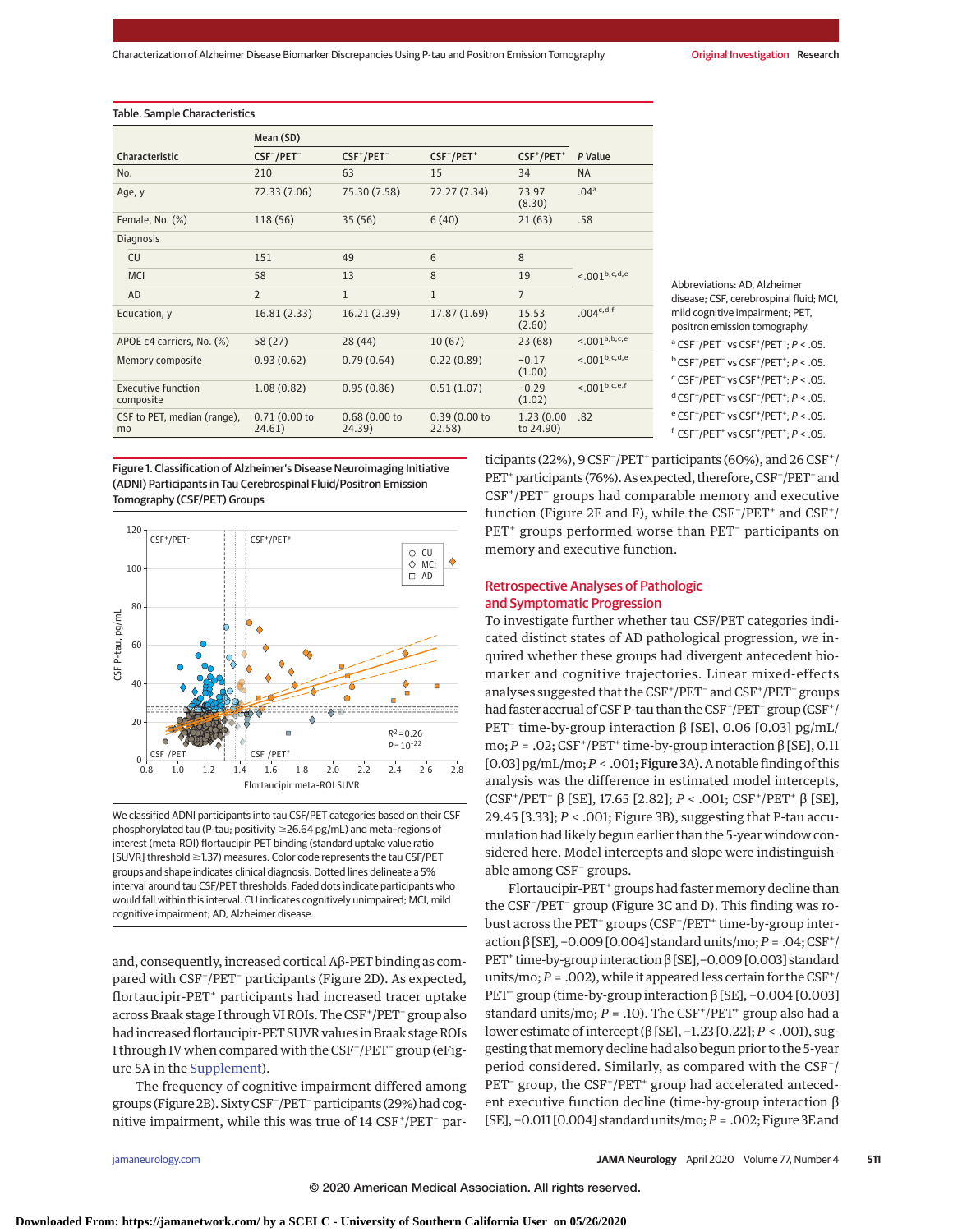

A, The proportion of APOE ε4 carriers was different among CSF/PET groups. In post hoc analyses, CSF<sup>+</sup>/PET<sup>-</sup>, CSF<sup>-</sup>/PET<sup>+</sup>, and CSF<sup>+</sup>/PET<sup>+</sup> had a higher proportion of APOE ε4 carriers than the CSF− /PET− group. B, The proportion of cognitively impaired participants was increased in PET<sup>+</sup> groups when compared with PET<sup>−</sup> groups, regardless of CSF status. C, There was a marked difference in the frequency of florbetapir and florbetaben-PET (amyloid β)<sup>+</sup> individuals across groups. Post hoc analyses suggested that all tau<sup>+</sup> groups on either modality had a higher proportion of florbetapir or florbetaben-PET–(amyloid β)+ participants compared with the CSF<sup>-</sup>/PET<sup>-</sup> group. D, All 3 tau<sup>+</sup> groups also had

higher mean cortical florbetapir-PET uptake. The CSF<sup>-</sup>/PET<sup>+</sup> and CSF<sup>+</sup>/PET<sup>+</sup> groups had measurably lower executive function (E) and memory performance (F) compared with the CSF<sup>-</sup>/PET<sup>-</sup> and CSF<sup>+</sup>/PET<sup>-</sup> groups. Bars indicate group median (red line), 1st and 99th percentiles (small black line) and 25th and 75th percentiles (thick black lines).

- $a$   $P < .05$  $b$  P < .01
- $c$   $P < .005$

F) and a lower intercept (β [SE], −1.01 [0.24]; *P* < .001). A sensitivity analysis considering data only from participants who

had CSF P-tau and flortaucipir assessments at the same visit recapitulated cross-sectional results, although sample sizes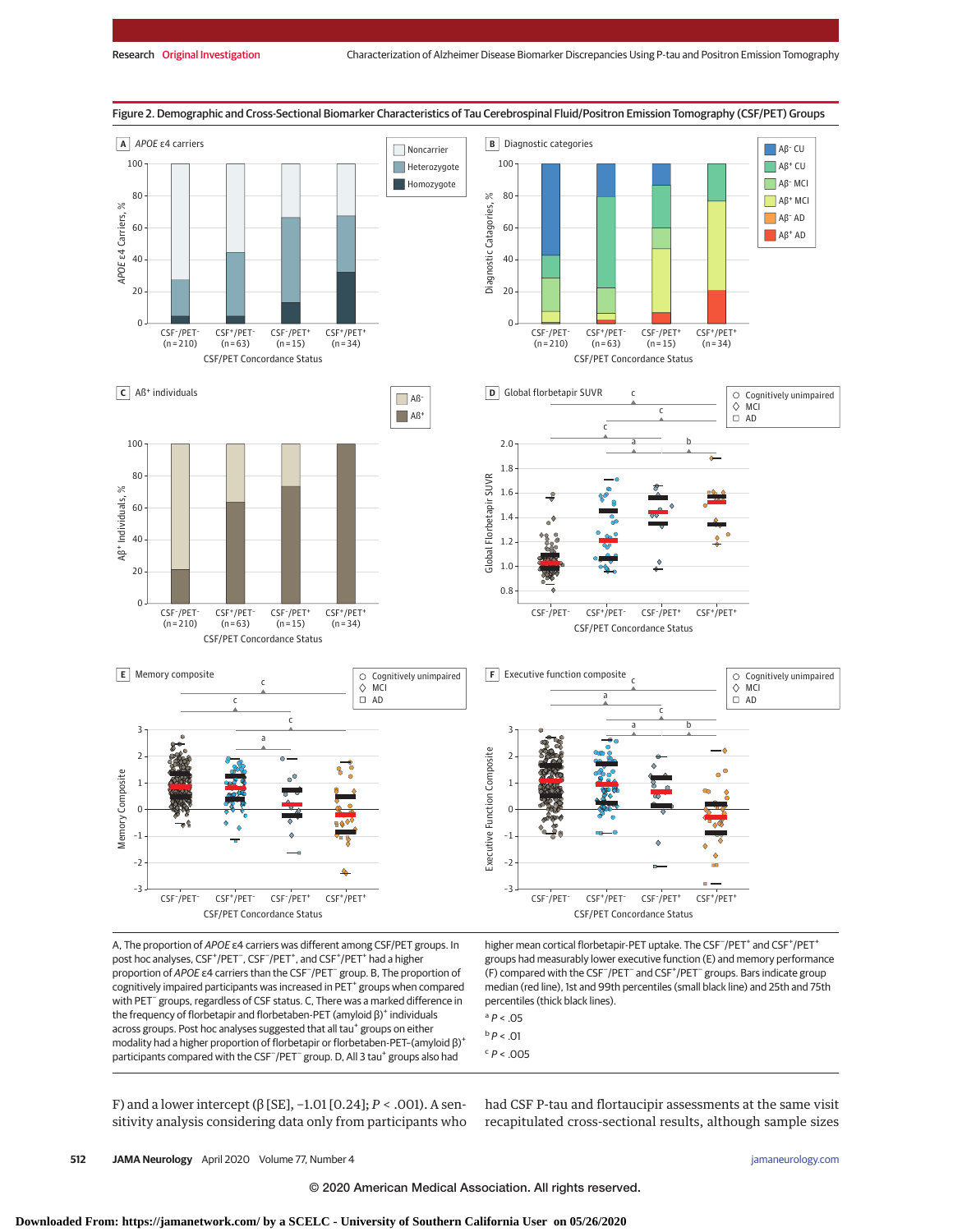#### Figure 3. Retrospective Trajectories of Cerebrospinal Fluid (CSF) Phosphorylated Tau (P-Tau), Memory and Executive Function



were too small to evaluate retrospective findings (eFigure 8 in the [Supplement\)](https://jamanetwork.com/journals/jama/fullarticle/10.1001/jamaneurol.2019.4749?utm_campaign=articlePDF%26utm_medium=articlePDFlink%26utm_source=articlePDF%26utm_content=jamaneurol.2019.4749).

## **Discussion**

Among 322 ADNI participants, we compared various characteristics of groups that were concordant or discordant for CSF (P-tau) and PET (flortaucipir-PET) assessments of tau positivity. As expected, $22$  we observed high concordance (75%) between CSF and PET tau measures. Discordant CSF<sup>+</sup>/PET<sup>-</sup> participants were substantially more common than CSF<sup>-</sup>/PET<sup>+</sup> persons (20% vs 5%), suggesting that CSF abnormality alone may represent themore typical intermediate state in AD pathogenesis. The CSF<sup>-</sup>/PET<sup>+</sup> group principally included individu-

We investigated CSF P-tau and cognitive performance (memory and executive function) in the 5 years (60 months) preceding flortaucipir–positron emission tomography (PET) scanning (time 0) as a function of PET/CSF status. A. Individual trajectories and measures of CSF P-tau during the 5 years preceding the flortaucipir-PET scan. B, Results from linear mixed-effects analyses where 5-year change in CSF P-tau was estimated for each tau CSF/PET group. When compared with the CSF<sup>-</sup>/PET<sup>-</sup> groups, both CSF<sup>+</sup> groups had higher intercept values and faster rates of CSF P-tau accrual over the 5-year interval. C and D indicate the same information for the performance on the ADNI memory composite scale. All 3 tau<sup>+</sup> groups tended to have faster rates of memory decline over the 60 months antecedent to flortaucipir-PET scanning than the CSF− /PET− group. However, only the CSF<sup>+</sup>/PET<sup>+</sup> group had a lower intercept when compared with the CSF− /PET− group, thereby suggesting that their memory decline had started earlier. D and F indicate the results of an identical analysis considering the Alzheimer's Disease Neuroimaging Initiative executive function composite. Concordant negative and discordant tau biomarker groups had similar intercept values for their performance on the executive function composite. When compared with the CSF<sup>−</sup> /PET− group, only the CSF<sup>+</sup> /PET+ group had faster decline in executive function over the 5-year period preceding flortaucipir-PET scanning.

als close to CSF or PET tau positivity thresholds. This group might therefore occur as a result of variance in the 2 measures instead of reflecting real discordance between fluid and imaging markers. Interestingly, 29% of tau CSF− /PET− participants had cognitive impairment. However, only 15 of these were Aβ positive (25%), suggesting that their cognitive impairment resulted from causes other than AD. When compared with CSF<sup>-</sup>/PET<sup>-</sup>participants, CSF<sup>+</sup>/PET<sup>-</sup> and CSF<sup>+</sup>/PET<sup>+</sup> groups had increased likelihood of Aβ positivity, elevated flortaucipir-PET binding in Braak stage ROIs, and accelerated rates of Ptau accrual in the 5 years before flortaucipir-PET assessment. The CSF<sup>+</sup>/PET<sup>+</sup> individuals also had impaired memory and executive function, presumably as a result of faster decline on these cognitive assessments during the 5 years preceding flortaucipir scanning. The CSF− /PET+ group had high average Aβ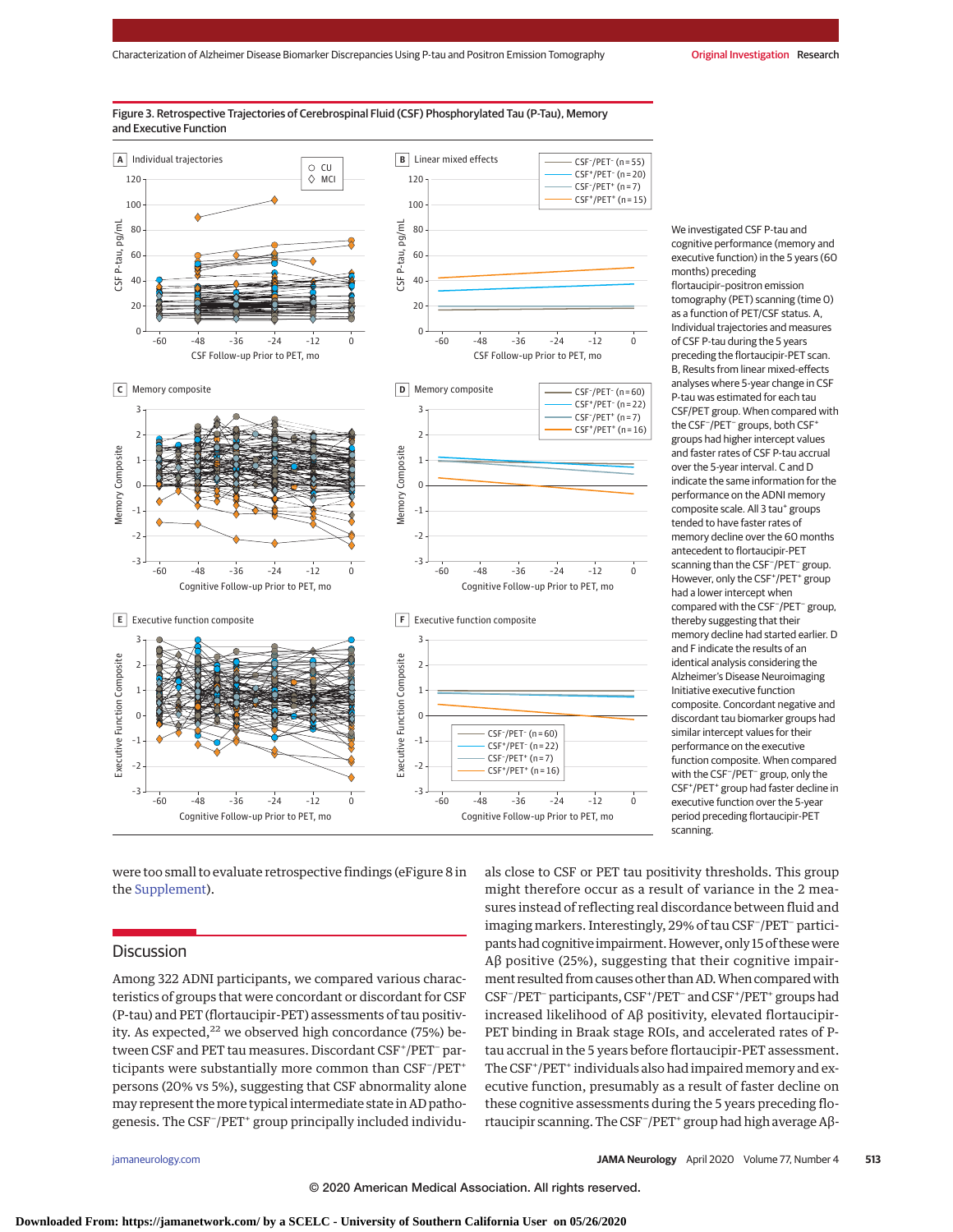PET and flortaucipir-PET binding, as well as rapid antecedent memory decline, but inference for this group was limited by its small sample size. The main results remained similar in analyses that excluded individuals close to either biomarker threshold for tau positivity, suggesting that results were not driven by these borderline instances. Only the elevation of flortaucipir retention in Braak ROIs for the CSF+ /PET− groups was attenuated, suggesting that subthreshold flortaucipir binding may reflect early tau pathologic changes.<sup>23</sup> In general, these findings support the notion that CSF evidence of tau pathology indicates progressing AD pathology before flortaucipir-PET abnormality.

Given that AD pathology accrues for several decades prior to clinically apparent cognitive deficit, it should become increasingly practical to identify asymptomatic adults likely to develop subsequent dementia. Accordingly, the proposed biomarker-based classification of AD pathogenesis<sup>3</sup> is meant to improve the identification of asymptomatic individuals likely to show accrual of AD pathology<sup>24</sup> or cognitive decline.<sup>25-27</sup> However, application of this classification may encounter difficulties when researchers variably use imaging, CSF, or blood<sup>28,29</sup> markers to identify pathological change. Although it remains common practice, use of these measures interchangeably may obscure important information. For example, PET and CSF biomarkers of Aβ pathology show good association when considering individuals across the AD spectrum; yet these associations are lost when considering individual patient groups (eg, only patients with AD) or different stages of Aβ pathology (Aβ negative or positive).30 Importantly, CSF Aβ abnormality may precede Aβ-PET positivity, thereby offering a potential indicator of earlier pathogenetic stage.5,6

While perhaps less dramatic than the association pattern for Aβ biomarkers, where PET and CSF modalities follow an L-shaped association, our results suggest that the CSF-then-PET sequence may apply also to tau biomarkers. CSF+/PET<sup>-</sup>persons may have ongoing changes in tau biochemistry that span several years prior to detectable cognitive decline. However, in our observations, this group showed only a modest increase of flortaucipir retention in Braak ROIs. This finding is consistent with the weak association between CSF<sup>181</sup>P-tau and brain NFT pathology,<sup>31,32</sup> for which flortaucipir has high affinity.<sup>33,34</sup> Cerebrospinal fluid <sup>181</sup>P-tau positivity without flortaucipir-PET anomaly may therefore indicate an intermediate pathological stage at which tau chemistry is modified but NFT pathology remains nascent and cognitive impairment is not yet apparent. However, we do note the possibility that similar investigations assaying different CSF P-tau epitopes could yield different results. For example, studies<sup>35,36</sup> using CSF<sup>231</sup>Ptau reported high sensitivity and specificity for detection of AD dementia vs control individuals<sup>35</sup> and differential diagnosis of AD.35,36 The CSF levels of this latter epitope appear also to be more closely associated with NFT count post mortem.<sup>37</sup> Investigations of tau biomarker discrepancies using this assay might therefore yield less discordance.

Because tangle pathology is more strongly associated than Aβ plaque pathology with cognitive impairment,<sup>38</sup> and because anti-Aβ therapies have thus far failed to curb the progression of cognitive decline, tau*-*targeting therapies are appealing.<sup>39</sup> However, these may work best before NFTs are prevalent, and it may therefore be crucial to identify persons who may be at the cusp of exhibiting NFT pathology. Importantly, abnormal flortaucipir-PET binding may indicate an AD pathologic process that has already been ongoing for several years. Accordingly, CSF<sup>+</sup>/PET<sup>+</sup> participants here had CSF Ptau levels that had been elevated for at least 5 years prior to their flortaucipir-PET assessment, although their antecedent P-tau change was comparable with the CSF<sup>+</sup>/PET<sup>-</sup> group. This last observation is consistent with slowing or even decreasing CSF P-tau change at or after onset of symptoms.<sup>40,41</sup> Indeed, CSF<sup>+</sup> /PET<sup>+</sup> persons also had evident decline in cognitive function for at least 5 years preceding flortaucipir-PET scanning and may therefore have had concomitantly elevated flortaucipir-PET binding along with their cognitive decline.<sup>42</sup>

### Strengths and Limitations

This study's principal strength is its reliance on large amounts of longitudinal data on CSF biomarkers of AD and cognitive evaluations, along with numerous scans using a newly available PET tracer for tau pathology. An additional strength was that results were robust to threshold modification, or the removal of individuals close to defined thresholds or having long delays between CSF and PET assessments. Among the study's weaknesses are a sample heavily weighted toward unimpaired and early clinical stages. Results might have been different had we studied a more impaired population, ie, retrospective rather than prospective longitudinal analyses of AD biomarker and cognitive trajectories. Nonetheless, these results are in keeping with knowledge of CSF biomarker trajectories and associations of flortaucipir-PET binding with cognitive change. To further investigate our hypothesis, prospective longitudinal analysis of CSF P-tau and flortaucipir-PET should investigate whether CSF− /PET− individuals at high risk for AD (eg,  $A\beta^+$  individuals) are more likely to progress to tau CSF positivity than PET positivity in subsequent years. In parallel, these studies should test whether, and at what rate, P-tau<sup>+</sup> individuals become flortaucipir-positive and experience cognitive decline. Answering these questions may have strong implications for prevention trials.

### Conclusions

Currently available CSF and PET tau measures are often concordant but may nonetheless suggest different stages of tau pathological progression. Prospective longitudinal investigations of this topic should clarify the sequence of biomarker abnormalities.

#### ARTICLE INFORMATION

**Accepted for Publication:** November 21, 2019.

**Correction:** This article was corrected on February 17, 2020, to fix errors in the Abstract, the text of the

article, Figures 1 and 2, and in the author affiliations list.

**514 JAMA Neurology** April 2020 Volume 77, Number 4 **(Reprinted)** and the printed of the state of the state of the state of the state of the state of the state of the state of the state of the state of the state of the sta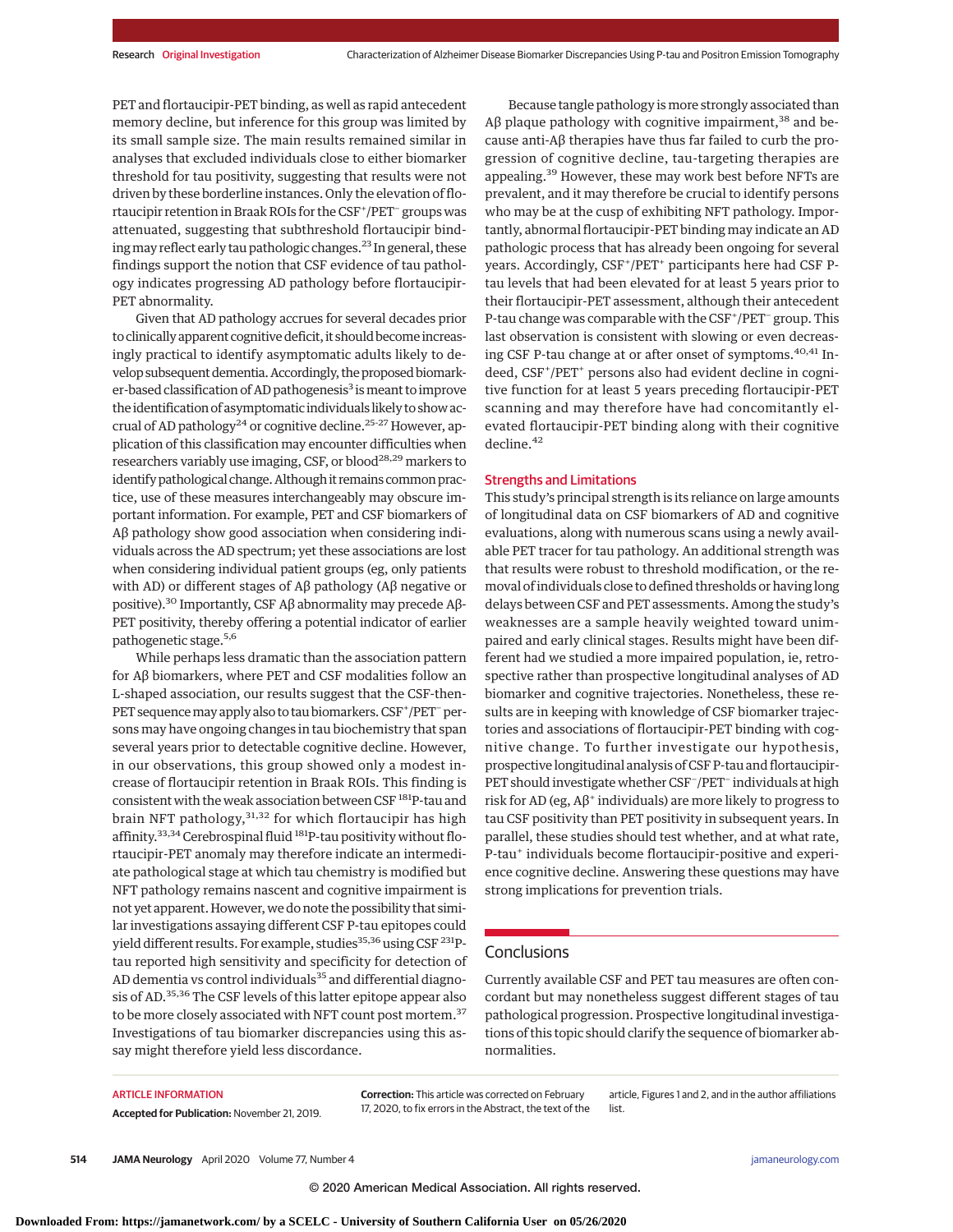#### **Published Online:** January 21, 2020. doi[:10.1001/jamaneurol.2019.4749](https://jamanetwork.com/journals/jama/fullarticle/10.1001/jamaneurol.2019.4749?utm_campaign=articlePDF%26utm_medium=articlePDFlink%26utm_source=articlePDF%26utm_content=jamaneurol.2019.4749)

**Author Contributions:** Drs Meyer and Villeneuve had full access to all the data in the study and take responsibility for the integrity of the data and the accuracy of the data analysis.

Concept and design: Meyer, Pichet Binette, Breitner, Villeneuve.

Acquisition, analysis, or interpretation of data: Meyer, Gonneaud, Breitner, Villeneuve. Drafting of the manuscript: Meyer. Critical revision of the manuscript for important intellectual content: All authors. Statistical analysis: Meyer, Villeneuve. Obtained funding: Breitner. Supervision: Breitner, Villeneuve.

**Conflict of Interest Disclosures:** None reported.

**Funding/Support:** Data collection and sharing for this project by the Alzheimer's Disease Neuroimaging Initiative (ADNI) were supported by National Institutes of Health grant U01-AG024904 and the US Department of Defense award W81XWH-12-2-0012. The ADNI is funded by the National Institute on Aging, the National Institute of Biomedical Imaging and Bioengineering, and through generous contributions from AbbVie; the Alzheimer's Association; Alzheimer's Drug Discovery Foundation; Araclon Biotech; BioClinica Inc; Biogen; Bristol-Myers Squibb Company; CereSpir Inc; Cogstate; Eisai Inc; Elan Pharmaceuticals Inc; Eli Lilly and Company; EuroImmun; F. Hoffmann–La Roche Ltd and its affiliated company Genentech Inc; Fujirebio; GE Healthcare; IXICO Ltd; Janssen Alzheimer Immunotherapy Research & Development LLC; Johnson & Johnson Pharmaceutical Research and Development LLC; Lumosity; Lundbeck; Merck & Co Inc; MesoScale Diagnostics LLC; NeuroRx Research; Neurotrack Technologies; Novartis Pharmaceuticals Corporation; Pfizer Inc; Piramal Imaging; Servier; Takeda Pharmaceutical Company; and Transition Therapeutics. The Canadian Institutes of Health Research supports ADNI clinical sites in Canada. Private sector contributions are facilitated by the Foundation for the National Institutes of Health. The grantee organization is the Northern California Institute for Research and Education. The study is coordinated by the Alzheimer's Therapeutic Research Institute at the University of Southern California. The ADNI data are disseminated by the Laboratory of Neuro Imaging at the University of Southern California.

**Role of the Funder/Sponsor:** The funding sources had no role in the design and conduct of the study; collection, management, analysis, and interpretation of the data; preparation, review, or approval of the manuscript; and decision to submit the manuscript for publication.

**Additional Contributions:** We thank Jeannie-Marie Leoutsakos, PhD, Johns Hopkins School of Medicine, for advice regarding statistical analyses. No compensation from a funding sponsor was received for this contribution. A complete list of the ADNI researchers can be found in the eAppendix of the [Supplement.](https://jamanetwork.com/journals/jama/fullarticle/10.1001/jamaneurol.2019.4749?utm_campaign=articlePDF%26utm_medium=articlePDFlink%26utm_source=articlePDF%26utm_content=jamaneurol.2019.4749) Data used in preparation of this article were obtained from the ADNI database [\(http://adni.loni.usc.edu\)](http://adni.loni.usc.edu). As such, the investigators within the ADNI contributed to the design and implementation of ADNI and provided data but did not participate in analysis or writing of the mansucript.

#### **REFERENCES**

**1**. Jack CR Jr, Knopman DS, Jagust WJ, et al. Tracking pathophysiological processes in Alzheimer's disease: an updated hypothetical model of dynamic biomarkers. Lancet Neurol. 2013; 12(2):207-216. doi[:10.1016/S1474-4422\(12\)70291-0](https://dx.doi.org/10.1016/S1474-4422(12)70291-0)

**2**. Bateman RJ, Xiong C, Benzinger TL, et al; Dominantly Inherited Alzheimer Network. Clinical and biomarker changes in dominantly inherited Alzheimer's disease. N Engl J Med. 2012;367(9): 795-804. doi[:10.1056/NEJMoa1202753](https://dx.doi.org/10.1056/NEJMoa1202753)

**3**. Jack CR Jr, Bennett DA, Blennow K, et al; Contributors. NIA-AA Research Framework: Toward a biological definition of Alzheimer's disease. Alzheimers Dement. 2018;14(4):535-562. doi[:10.](https://dx.doi.org/10.1016/j.jalz.2018.02.018) [1016/j.jalz.2018.02.018](https://dx.doi.org/10.1016/j.jalz.2018.02.018)

**4**. Mattsson N, Insel PS, Donohue M, et al; Alzheimer's Disease Neuroimaging Initiative. Independent information from cerebrospinal fluid amyloid-β and florbetapir imaging in Alzheimer's disease. Brain. 2015;138(Pt 3):772-783. doi[:10.1093/](https://dx.doi.org/10.1093/brain/awu367) [brain/awu367](https://dx.doi.org/10.1093/brain/awu367)

**5**. Palmqvist S, Mattsson N, Hansson O; Alzheimer's Disease Neuroimaging Initiative. Cerebrospinal fluid analysis detects cerebral amyloid-β accumulation earlier than positron emission tomography. Brain. 2016;139(Pt 4):1226- 1236. doi[:10.1093/brain/aww015](https://dx.doi.org/10.1093/brain/aww015)

**6**. Palmqvist S, Schöll M, Strandberg O, et al. Earliest accumulation of β-amyloid occurs within the default-mode network and concurrently affects brain connectivity. Nat Commun. 2017;8(1):1214. doi[:10.1038/s41467-017-01150-x](https://dx.doi.org/10.1038/s41467-017-01150-x)

**7**. Lowe VJ, Curran G, Fang P, et al. An autoradiographic evaluation of AV-1451 Tau PET in dementia. Acta Neuropathol Commun. 2016;4(1):58. doi[:10.1186/s40478-016-0315-6](https://dx.doi.org/10.1186/s40478-016-0315-6)

**8**. Brier MR, Gordon B, Friedrichsen K, et al. Tau and Aβ imaging, CSF measures, and cognition in Alzheimer's disease. Sci Transl Med. 2016;8(338): 338ra66. doi[:10.1126/scitranslmed.aaf2362](https://dx.doi.org/10.1126/scitranslmed.aaf2362)

**9**. Chhatwal JP, Schultz AP, Marshall GA, et al. Temporal T807 binding correlates with CSF tau and phospho-tau in normal elderly. Neurology. 2016;87 (9):920-926. doi[:10.1212/WNL.](https://dx.doi.org/10.1212/WNL.0000000000003050) [0000000000003050](https://dx.doi.org/10.1212/WNL.0000000000003050)

**10**. La Joie R, Bejanin A, Fagan AM, et al. Associations between [18F]AV1451 tau PET and CSF measures of tau pathology in a clinical sample. Neurology. 2018;90(4):e282-e290. doi[:10.1212/WNL.](https://dx.doi.org/10.1212/WNL.0000000000004860) [0000000000004860](https://dx.doi.org/10.1212/WNL.0000000000004860)

**11**. Mattsson N, Smith R, Strandberg O, et al. Comparing 18F-AV-1451 with CSF t-tau and p-tau for diagnosis of Alzheimer disease. Neurology. 2018;90 (5):e388-e395. doi[:10.1212/WNL.](https://dx.doi.org/10.1212/WNL.0000000000004887) [0000000000004887](https://dx.doi.org/10.1212/WNL.0000000000004887)

**12**. Joshi AD, Pontecorvo MJ, Clark CM, et al; Florbetapir F 18 Study Investigators. Performance characteristics of amyloid PET with florbetapir F 18 in patients with alzheimer's disease and cognitively normal subjects.J Nucl Med[. 2012;53\(3\):378-384.](https://www.ncbi.nlm.nih.gov/pubmed/22331215)

**13**. Schöll M, Lockhart SN, Schonhaut DR, et al. PET imaging of tau deposition in the aging human brain. Neuron. 2016;89(5):971-982. doi[:10.1016/j.neuron.](https://dx.doi.org/10.1016/j.neuron.2016.01.028) [2016.01.028](https://dx.doi.org/10.1016/j.neuron.2016.01.028)

**14**. Braak H, Braak E. Neuropathological stageing of Alzheimer-related changes. Acta Neuropathol. 1991;82(4):239-259. doi[:10.1007/BF00308809](https://dx.doi.org/10.1007/BF00308809)

**15**. Clark CM, Schneider JA, Bedell BJ, et al; AV45-A07 Study Group. Use of florbetapir-PET for imaging beta-amyloid pathology. JAMA. 2011;305 (3):275-283. doi[:10.1001/jama.2010.2008](https://jamanetwork.com/journals/jama/fullarticle/10.1001/jama.2010.2008?utm_campaign=articlePDF%26utm_medium=articlePDFlink%26utm_source=articlePDF%26utm_content=jamaneurol.2019.4749)

**16**. Ossenkoppele R, Rabinovici GD, Smith R, et al. Discriminative Accuracy of [18F]flortaucipir Positron Emission Tomography for Alzheimer Disease vs Other Neurodegenerative Disorders. JAMA. 2018;320(11):1151-1162. doi[:10.1001/jama.2018.](https://jamanetwork.com/journals/jama/fullarticle/10.1001/jama.2018.12917?utm_campaign=articlePDF%26utm_medium=articlePDFlink%26utm_source=articlePDF%26utm_content=jamaneurol.2019.4749) [12917](https://jamanetwork.com/journals/jama/fullarticle/10.1001/jama.2018.12917?utm_campaign=articlePDF%26utm_medium=articlePDFlink%26utm_source=articlePDF%26utm_content=jamaneurol.2019.4749)

**17**. Bittner T, Zetterberg H, Teunissen CE, et al. Technical performance of a novel, fully automated electrochemiluminescence immunoassay for the quantitation of β-amyloid (1-42) in human cerebrospinal fluid. Alzheimers Dement. 2016;12(5): 517-526. doi[:10.1016/j.jalz.2015.09.009](https://dx.doi.org/10.1016/j.jalz.2015.09.009)

**18**. Schindler SE, Gray JD, Gordon BA, et al. Cerebrospinal fluid biomarkers measured by Elecsys assays compared to amyloid imaging. Alzheimers Dement. 2018;14(11):1460-1469. doi[:10.](https://dx.doi.org/10.1016/j.jalz.2018.01.013) [1016/j.jalz.2018.01.013](https://dx.doi.org/10.1016/j.jalz.2018.01.013)

**19**. Mattsson N, Insel PS, Landau S, et al; Alzheimer's Disease Neuroimaging Initiativea. Diagnostic accuracy of CSF Ab42 and florbetapir PET for Alzheimer's disease. Ann Clin Transl Neurol. 2014;1(8):534-543. doi[:10.1002/acn3.81](https://dx.doi.org/10.1002/acn3.81)

**20**. Gibbons LE, Carle AC, Mackin RS, et al; Alzheimer's Disease Neuroimaging Initiative. A composite score for executive functioning, validated in Alzheimer's Disease Neuroimaging Initiative (ADNI) participants with baseline mild cognitive impairment. Brain Imaging Behav. 2012;6 (4):517-527. doi[:10.1007/s11682-012-9176-1](https://dx.doi.org/10.1007/s11682-012-9176-1)

**21**. Crane PK, Carle A, Gibbons LE, et al; Alzheimer's Disease Neuroimaging Initiative. Development and assessment of a composite score for memory in the Alzheimer's Disease Neuroimaging Initiative (ADNI). Brain Imaging Behav. 2012;6(4):502-516. doi[:10.1007/s11682-012-9186-z](https://dx.doi.org/10.1007/s11682-012-9186-z)

**22**. Mattsson N, Schöll M, Strandberg O, et al. 18F-AV-1451 and CSF T-tau and P-tau as biomarkers in Alzheimer's disease. EMBO Mol Med. 2017;9(9): 1212-1223. doi[:10.15252/emmm.201707809](https://dx.doi.org/10.15252/emmm.201707809)

**23**. McSweeney M, Pichet Binette A, Meyer PF, et al. Intermediate flortaucipir uptake is associated with a beta-PET and CSF-tau in asymptomatic adults. Neurology. In press.

**24**. Jack CR Jr, Therneau TM, Wiste HJ, et al. Transition rates between amyloid and neurodegeneration biomarker states and to dementia: a population-based, longitudinal cohort study. Lancet Neurol. 2016;15(1):56-64. doi[:10.1016/](https://dx.doi.org/10.1016/S1474-4422(15)00323-3) [S1474-4422\(15\)00323-3](https://dx.doi.org/10.1016/S1474-4422(15)00323-3)

**25**. Soldan A, Pettigrew C, Cai Q, et al; BIOCARD Research Team. Hypothetical preclinical Alzheimer disease groups and longitudinal cognitive change. JAMA Neurol. 2016;73(6):698-705. doi[:10.1001/](https://jamanetwork.com/journals/jama/fullarticle/10.1001/jamaneurol.2016.0194?utm_campaign=articlePDF%26utm_medium=articlePDFlink%26utm_source=articlePDF%26utm_content=jamaneurol.2019.4749) [jamaneurol.2016.0194](https://jamanetwork.com/journals/jama/fullarticle/10.1001/jamaneurol.2016.0194?utm_campaign=articlePDF%26utm_medium=articlePDFlink%26utm_source=articlePDF%26utm_content=jamaneurol.2019.4749)

**26**. Soldan A, Pettigrew C, Fagan AM, et al. ATN profiles among cognitively normal individuals and longitudinal cognitive outcomes. Neurology. 2019; 92(14):e1567-e1579. doi[:10.1212/WNL.](https://dx.doi.org/10.1212/WNL.0000000000007248) [0000000000007248](https://dx.doi.org/10.1212/WNL.0000000000007248)

**27**. Burnham SC, Bourgeat P, Doré V, et al; AIBL Research Group. Clinical and cognitive trajectories in cognitively healthy elderly individuals with suspected non-Alzheimer's disease pathophysiology (SNAP) or Alzheimer's disease pathology: a longitudinal study. Lancet Neurol.